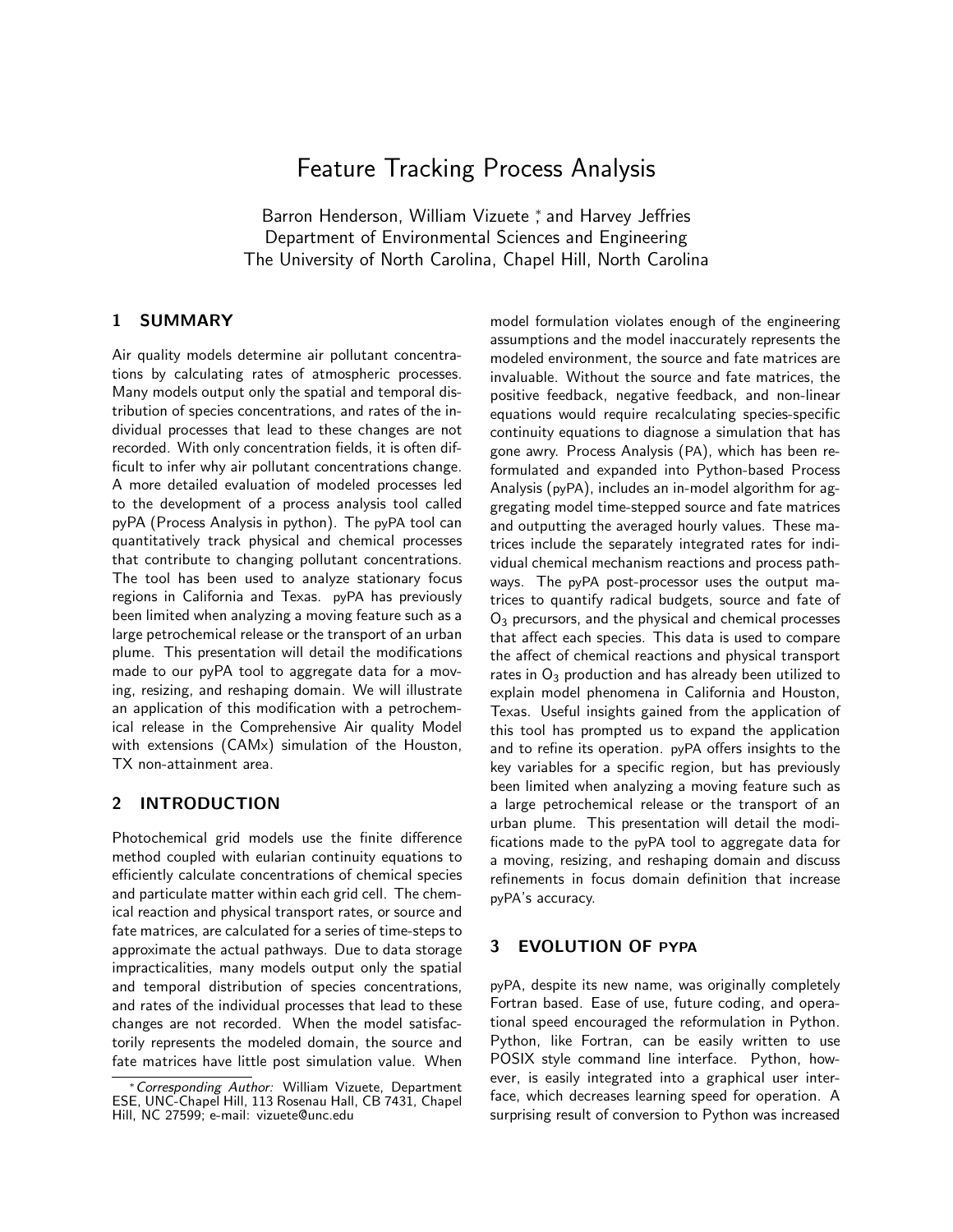operational speeds. This has more to do with the creation of CAMx input and output file classes and the strength of the python file object than actual computation or individual I/O speed. The Fortran version read each record and compared the received values to a search criteria. The Python CAMx integrated reaction rate and integrated process rate file classes are aware of the data structure and during initialization learn how to efficiently return records. Instead of requesting records and then comparing to the search criteria, the application requests just those records that meet the criteria. In the worst cases, extraction process can be reduced by over 95%.

## 4 MIXING HEIGHT VARIABILITY

The original PA developers realized that a time constant mixing height would skew the morning and evening results. As the earth warms in the morning and cools in the evening, the planetary boundary layer (PBL) grows and shrinks. To simulate the real environment, a time variable mixing height, allowing for vertical entrainment and detrainment, would reduce the unrepresentative dilution. There is still error due to irregular urban environment where anthropogenic activities can generate substantial amounts of heat and cause large variability in temperature and PBL. pyPA enhances the Fortran PA variable mixing height to allow for this spatial variability. As a post-processor, the resolution of the spatial variability is, by definition, limited by the resolution of the output data.

The pyPA algorithm for aggregation follows the original formulation, which assumes movement is instantaneous between hours. For each component of the source and fate matrix, a volumetric weighting factor is applied and the results summed. Initial concentration values combine unchanged and vertically detrained volumes. All other components use unchanged and vertically entrained. The aggregation schemes are outlined in Table 1. Vertical entrainment and detrainment terms are added to account for the initial concentrations of these volumes. The previous PA extraction output format assumed that the mixing height could either be rising, lowering, or remaining the same. This assumption allowed a single column, "En(De)trainment", to play double duty for chemical species. As the mixing height increases, the column contained the vertically entrained. As the mixing height decreases, it contained the vertically detrained volume. This format is insufficient for a spatially variable mixing height because at a given time step one cell may rise and another may fall. Although this may be infrequent, it will come up again for the variable geometric base and so was addressed here. The "En(De)trainment" column was split into 4 columns corresponding to the entrainment and detrainment definitions.

## 5 GEOMETRIC BASE VARIABILITY

The original PA used a stationary rectangular base for the reactor volume, but was quickly changed to a stationary convex polygon (e.g. excluding an "H" shape). pyPA takes this enhancement a step further by allowing for concave as well as convex shapes and permitting movement with time. A moving base is useful when analyzing a transient feature such as an industrial plume. The aggregation allows for asymmetrical horizontal entrainment and detrainment. In other words, a change in the leading boundary definition not necessarily offset by a change in the trailing boundary. In addition to the terms in spatial mixing height variability, horizontal entrainment and detrainment values are added to account for initial concentrations of these volumes.

|                               | Un.                     | H.E.                    | H.D.                    | V.E.                    | V.D.                    |
|-------------------------------|-------------------------|-------------------------|-------------------------|-------------------------|-------------------------|
| <b>Volumetric Averaging</b>   |                         |                         |                         |                         |                         |
| Initial Concentration         | $\overline{\mathsf{x}}$ |                         | $\overline{\mathsf{x}}$ |                         | $\overline{\mathsf{x}}$ |
| Chemistry                     | Χ                       | Χ                       |                         | Χ                       |                         |
| Area Emissions                | Χ                       | $\overline{\mathsf{x}}$ |                         | $\overline{\mathsf{x}}$ |                         |
| <b>Pt source Emissions</b>    | $\overline{\mathsf{X}}$ | $\overline{\mathsf{x}}$ |                         | $\overline{\mathsf{x}}$ |                         |
| PiG change                    | Χ                       | $\overline{\mathsf{X}}$ |                         | $\overline{\mathsf{x}}$ |                         |
| <b>West Advection</b>         | Χ                       | $\overline{\mathsf{x}}$ |                         | $\overline{\mathsf{x}}$ |                         |
| <b>East Advection</b>         | $\overline{\mathsf{x}}$ | $\overline{\mathsf{x}}$ |                         | $\overline{\mathsf{x}}$ |                         |
| South Advection               | Χ                       | $\overline{\mathsf{x}}$ |                         | $\overline{\mathsf{x}}$ |                         |
| North Advection               | X                       | $\overline{\mathsf{x}}$ |                         | Χ                       |                         |
| <b>Bottom Advection</b>       | $\mathsf x$             | $\overline{\mathsf{x}}$ |                         | $\overline{\mathsf{x}}$ |                         |
| <b>Top Advection</b>          | $\mathsf x$             | $\overline{\mathsf{x}}$ |                         | $\overline{\mathsf{x}}$ |                         |
| Dil. in the vert              | Χ                       | $\overline{\mathsf{x}}$ |                         | Χ                       |                         |
| West Diffusion                | $\overline{\mathsf{x}}$ | $\overline{\mathsf{x}}$ |                         | $\overline{\mathsf{x}}$ |                         |
| <b>East Diffusion</b>         | $\overline{\mathsf{x}}$ | $\overline{\mathsf{x}}$ |                         | $\overline{\mathsf{x}}$ |                         |
| South Diffusion               | Χ                       | $\overline{\mathsf{X}}$ |                         | $\overline{\mathsf{x}}$ |                         |
| North Diffusion               | $\overline{\mathsf{x}}$ | $\overline{\mathsf{x}}$ |                         | $\overline{\mathsf{x}}$ |                         |
| <b>Bottom Diffusion</b>       | $\mathsf X$             | $\overline{\mathsf{x}}$ |                         | $\overline{\mathsf{x}}$ |                         |
| Top Diffusion                 | Х                       | Χ                       |                         | X                       |                         |
| <b>Dry Deposition</b>         | $\overline{\mathsf{x}}$ | $\overline{\mathsf{X}}$ |                         | $\overline{\mathsf{x}}$ |                         |
| <b>Wet Deposition</b>         | $\mathsf{\overline{X}}$ | $\overline{\mathsf{x}}$ |                         | $\overline{\mathsf{x}}$ |                         |
| Aerosol chemistry             | Χ                       | Χ                       |                         | Χ                       |                         |
| <b>Final Concentration</b>    | $\mathsf x$             | $\overline{\mathsf{x}}$ |                         | $\overline{\mathsf{x}}$ |                         |
| <b>Initial Contribution</b>   |                         |                         |                         |                         |                         |
| Horizontal Entrainment        |                         | Χ                       |                         |                         |                         |
| <b>Horizontal Detrainment</b> |                         |                         | $\mathsf x$             |                         |                         |
| Vertical Entrainment          |                         |                         |                         | $\overline{\mathsf{x}}$ |                         |
| Vertical Detrainment          |                         |                         |                         |                         | х                       |

Table 1: Summary of aggregation schemes

## 6 VERIFICATION

#### 6.1 Control

Enhancing an existing analytic tool provides certain boundaries that are helpful. Unless a specific bug is identified, the new tool should results should match